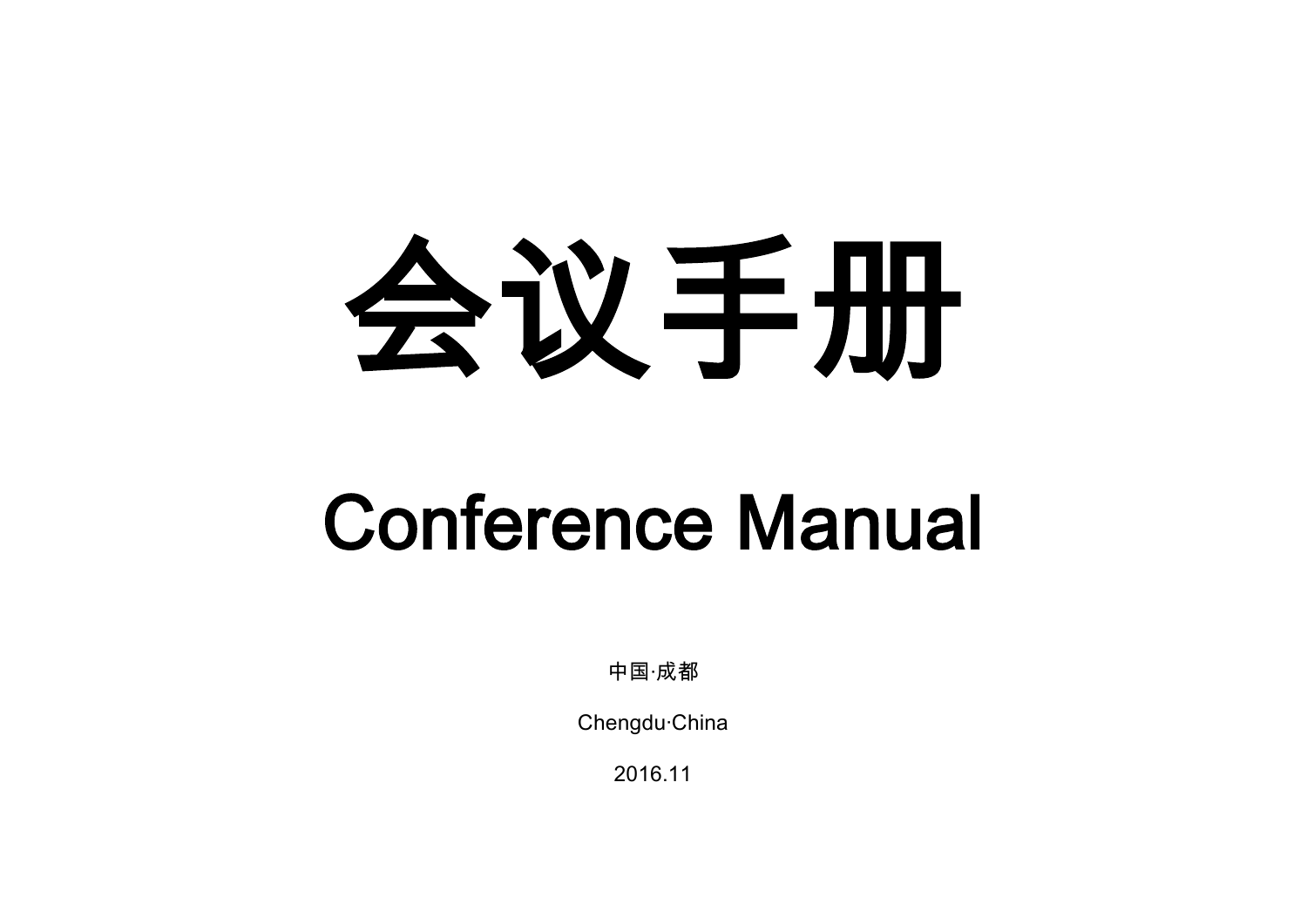# 目录

# **Contents**

温馨提示 Tips

会务人员联系方式 The Phone Numbers of Meeting Staffs

日程安排 Schedule

分组名单 Grouping list

参会代表及嘉宾名单 **List of the experts and the scholars** 

会务地图 Map for the conference

# 温馨提示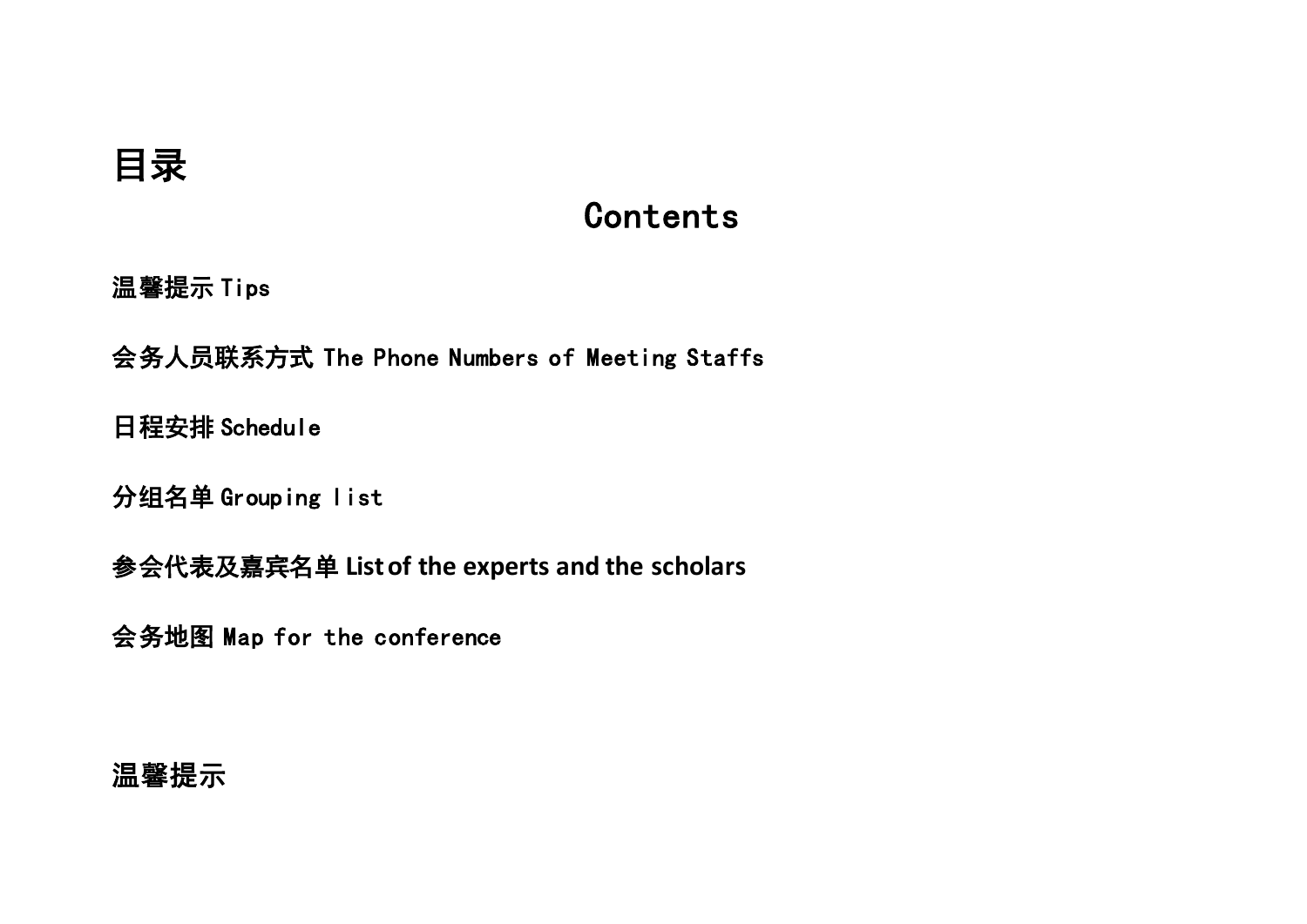# Tips

#### 一、报到 **Check in**

时间:2016年11月11日全天报到。

Time: Nov. 11th 2016, Friday.

地点:西南民族大学文翰宾馆(成都市一环路南四段 16 号,西南民族大学武侯校区校门左侧)一楼大厅。

Address: The lobby in the first floor, Wenhan Hotel (the left side of the Southern Gate) of SWUN in Wuhou Campus. No. 16, the Southern Fourth Section in the First Ring Road, Chengdu.

### 二、会议 **Conference**

1. 出入会场、餐厅,请您佩戴代表证。

Please take your delegate card when entering the conference and dining halls.

2. 请您按照会议日程安排,提前10分钟进入会场。

Please enter conference hall 10 minutes early.

3. 进入会场前, 请将您的手机调至静音。

Please turn your phone to mute.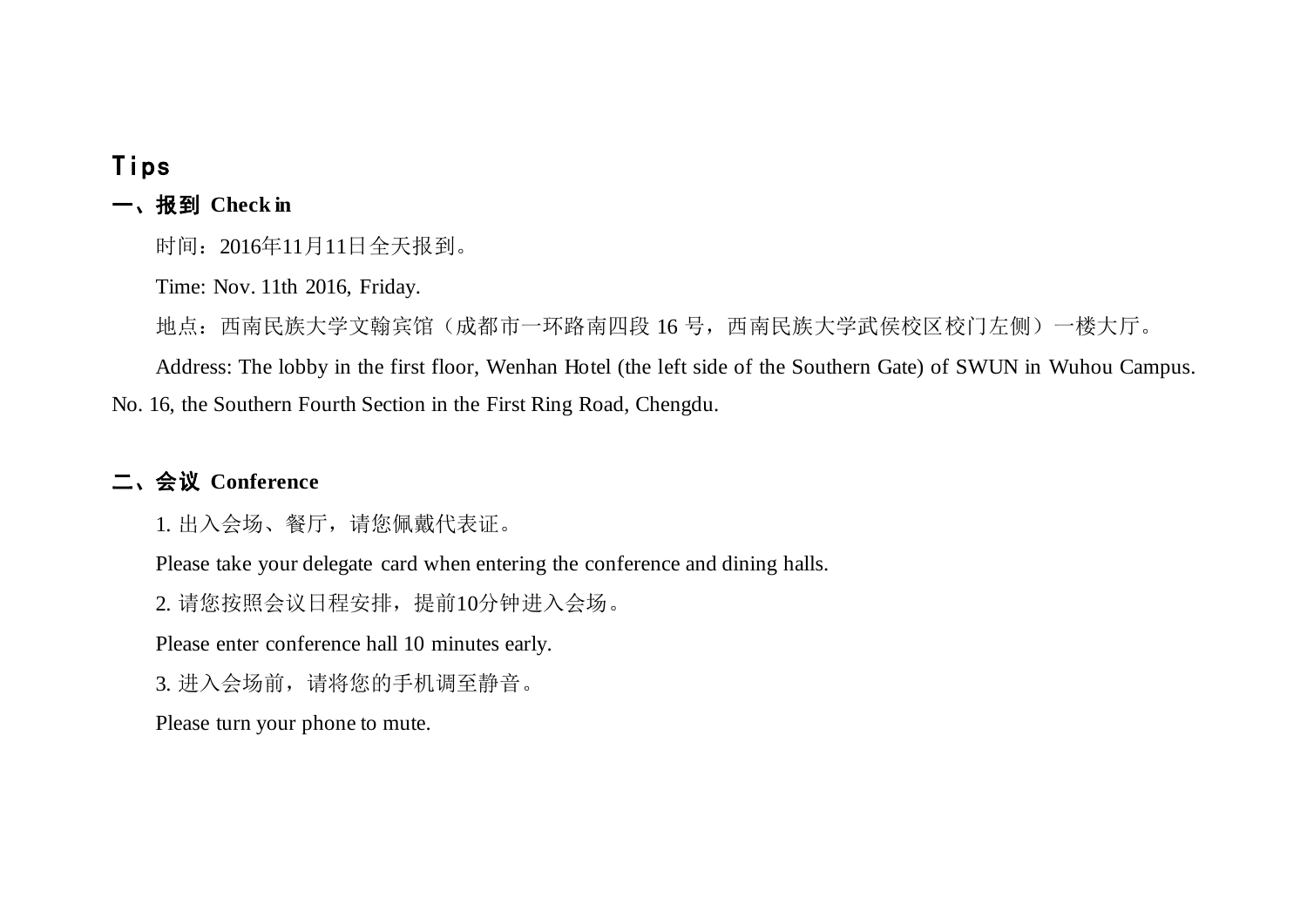#### 三、会议期间就餐 **Dining**

1. 与会代表凭代表证就餐。

Dining by showing your delegate card.

2. 就餐地点:西南民族大学文翰宾馆二楼自助餐厅。

Address: Buffet, Wenhan Hotel, the 2nd floor

3. 就餐时间:早餐 7:00—8:20;午餐 12:00;晚餐 18:00。

Time: Breakfast time 7:00-8:20 am

Lunch time 12:00 pm

Dinner time 18:00 pm

#### 四、住宿**Accommodation**

1.请所有参会学者于11月15日 14:00前退房,如需延期退房则费用自理。

Please check out before 14:00 pm on Nov.15, or you will be charged after that time.

2.入住期间所产生的宾馆洗衣费、电话费等敬请自理。

Laundry fee and telephone bill should be borne by guest.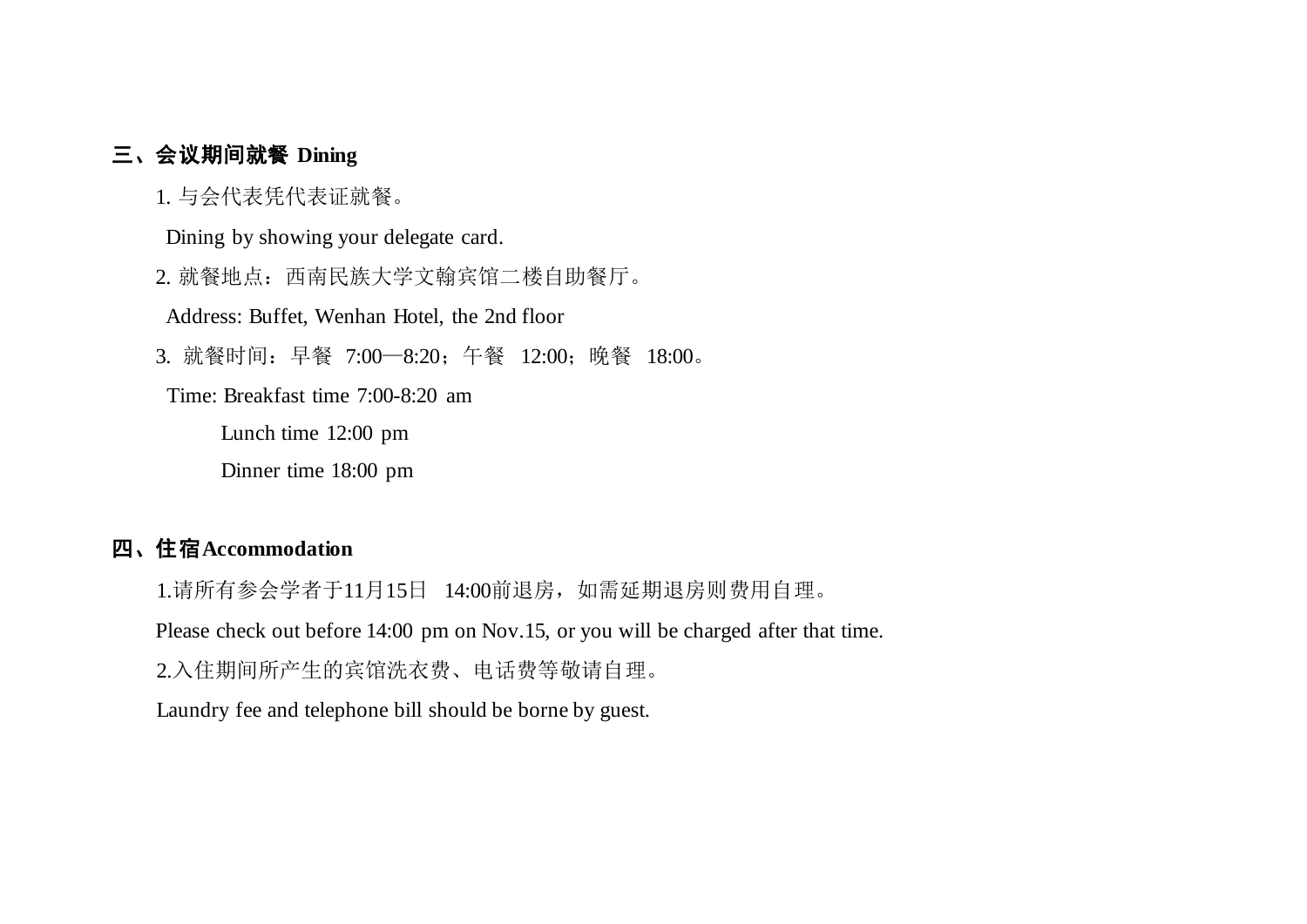#### 五、医疗 **Medicine Care**

西南民族大学武侯校区校医院

Hospital of SWUN in Wuhou district

联系电话: 028-85522302

Tel.:028-85522302

#### 六、安保 **Security Service**

西南民族大学武侯校区保卫处值班室(24小时值班) Security office of SWUN in Wuhou Campus (24 hours on) 联系电话: 028-85524110 Tel.:028-85524110

#### 七、其他注意事项 **Other attentions**

1. 会议期间请留意天气变化,注意增减衣物。

Please pay attention to the changing weather and keep warm.

2. 为了自己和他人的健康,公共场合请您尽量不要吸烟。

For your and others' health, please do not smoke in the meeting room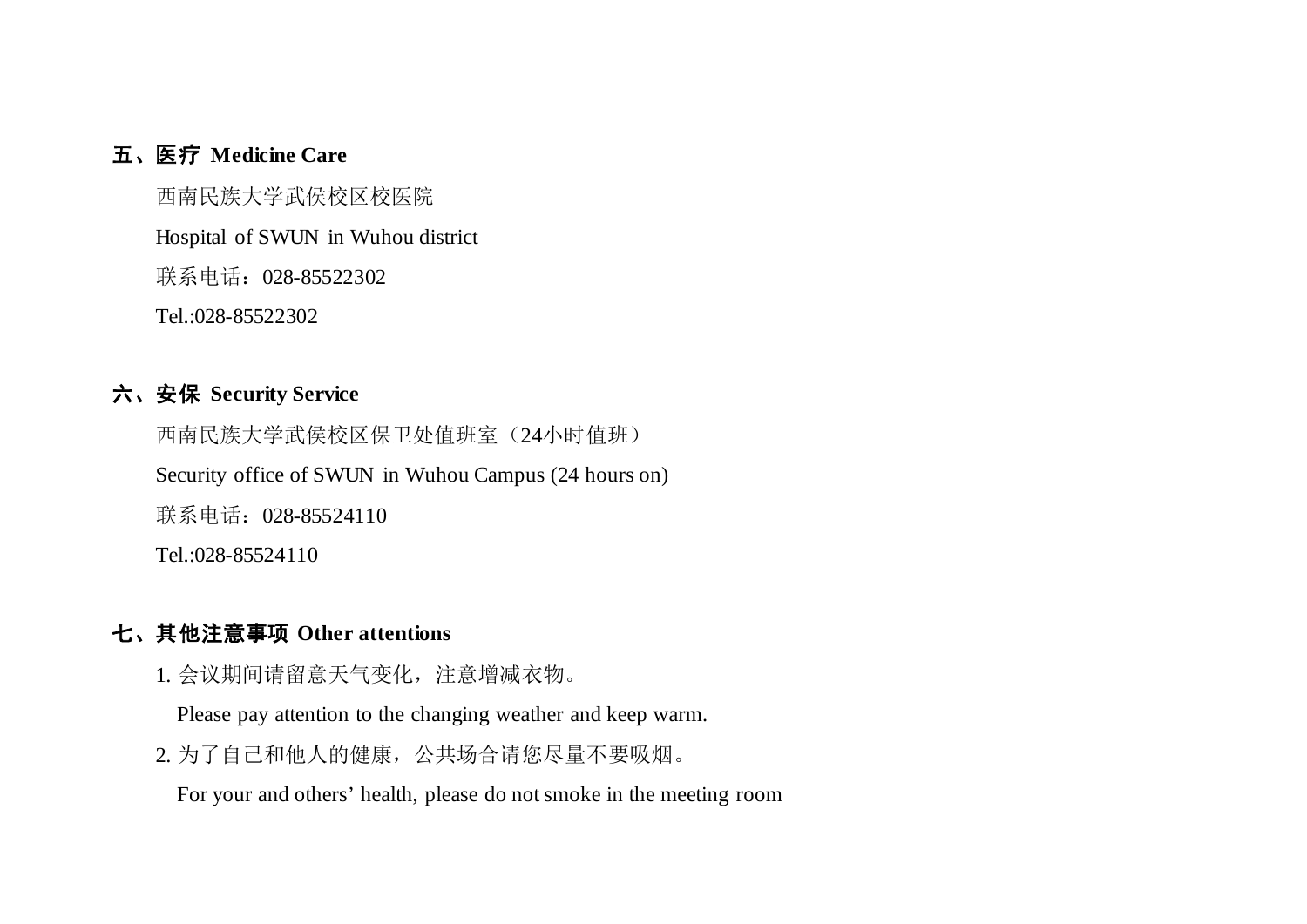3. 如会议期间您不在指定地点用餐或需要推迟用餐时间,请提前告知后勤组,我们会尽力为您安排合适的时间。

Please inform us of any change of dinning time or place, then appropriate arrangements will be given.

4. 会议期间,凭代表证进出校园。

Please entering campus with your delegate card.

5. 需要任何帮助和服务,请与会务组人员联系。我们将竭诚为您服务。

 If you need any help, please contact the security service team of the conference. They will wear a card marked "Staff"

6. 请您仔细阅读《会议手册》。祝您身体健康!心情愉快!

Please read the *Conference Manual.* 

Have a good time!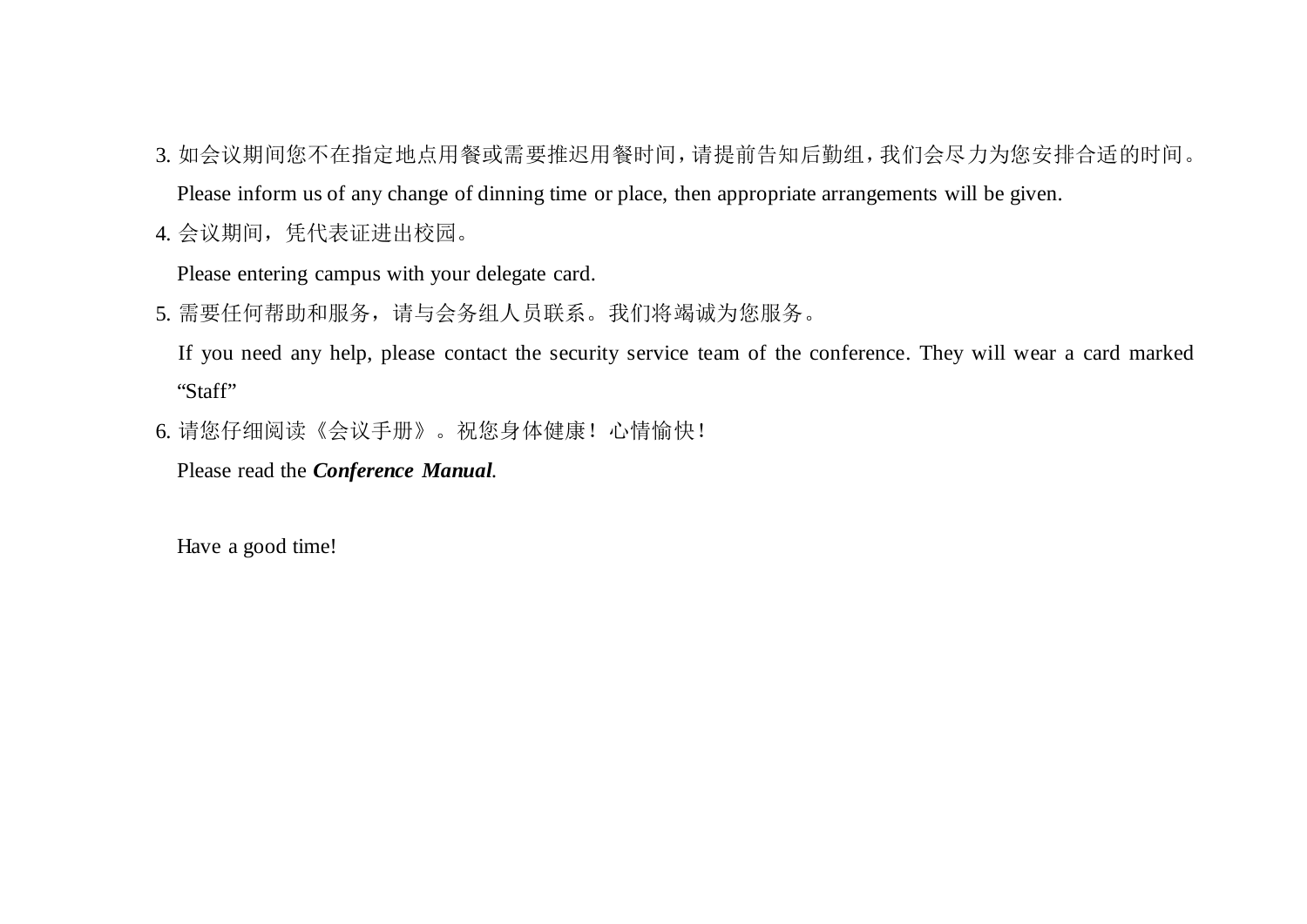# 日 程 安 排

# **Schedule**

# (2016 年 11 月 11-13 日)

(November 11th-13th ,2016)

| 期<br>日                       | 时间            | 地点                                                                           |                            | 议<br>内<br>容<br>会                                                                                                                                                                                                                                                                                                                                        | 主持人                                                                                                                                                                                                   |
|------------------------------|---------------|------------------------------------------------------------------------------|----------------------------|---------------------------------------------------------------------------------------------------------------------------------------------------------------------------------------------------------------------------------------------------------------------------------------------------------------------------------------------------------|-------------------------------------------------------------------------------------------------------------------------------------------------------------------------------------------------------|
| Date                         | Time          | Place                                                                        |                            | Content                                                                                                                                                                                                                                                                                                                                                 | Host                                                                                                                                                                                                  |
| 11月11日                       | $8:00 - 8:30$ | 文翰宾馆大厅<br>Wenhan Hotel                                                       |                            | 与会代表报到<br>Check in for the conference                                                                                                                                                                                                                                                                                                                   | 刘琳博士<br>Dr. Liu Lin                                                                                                                                                                                   |
| 11月12日<br>午<br>上<br>November | $8:30 - 9:10$ | 武侯校区行政楼 311 会议厅<br>Room 311, Administration<br><b>Building, Wuhou Campus</b> | 开幕式<br>Opening<br>Ceremony | 1. 西南民族大学领导致辞<br>President of Southwest University for Nationalities, Professor Zeng<br>Ming addresses the opening welcome speech.<br>2. 德国代表菲戈尔教授致辞<br>Professor Hans Feger makes the speech.<br>3. 中国社科院哲学研究所所长谢地坤研究员致辞<br>Director of Institute of Philosophy, Chinese Academy of Social<br>Sciences, Research Professor Xie Dikun makes the speech. | 主持:四川省社科联副主<br>席 唐永进研究员<br><b>Host: Research Professor</b><br><b>Tang</b><br>Yongjin, vice-chairman, Sic<br>huan federation of social<br>science circle<br>翻译:王歌博士<br><b>Interpreter: Dr. Wang Ge</b> |
| 12th                         | $9:10 - 9:20$ | 武侯校区行政大楼前<br>In Front of the Administration<br><b>Building</b>               |                            | 全体与会代表合影<br>Photo                                                                                                                                                                                                                                                                                                                                       | 郭进老师<br><b>Guo Jin</b>                                                                                                                                                                                |
|                              | $9:20 - 9:30$ |                                                                              |                            | 会间休息<br><b>Tea Break</b>                                                                                                                                                                                                                                                                                                                                | 刘琳博士<br>Dr. Liu Lin                                                                                                                                                                                   |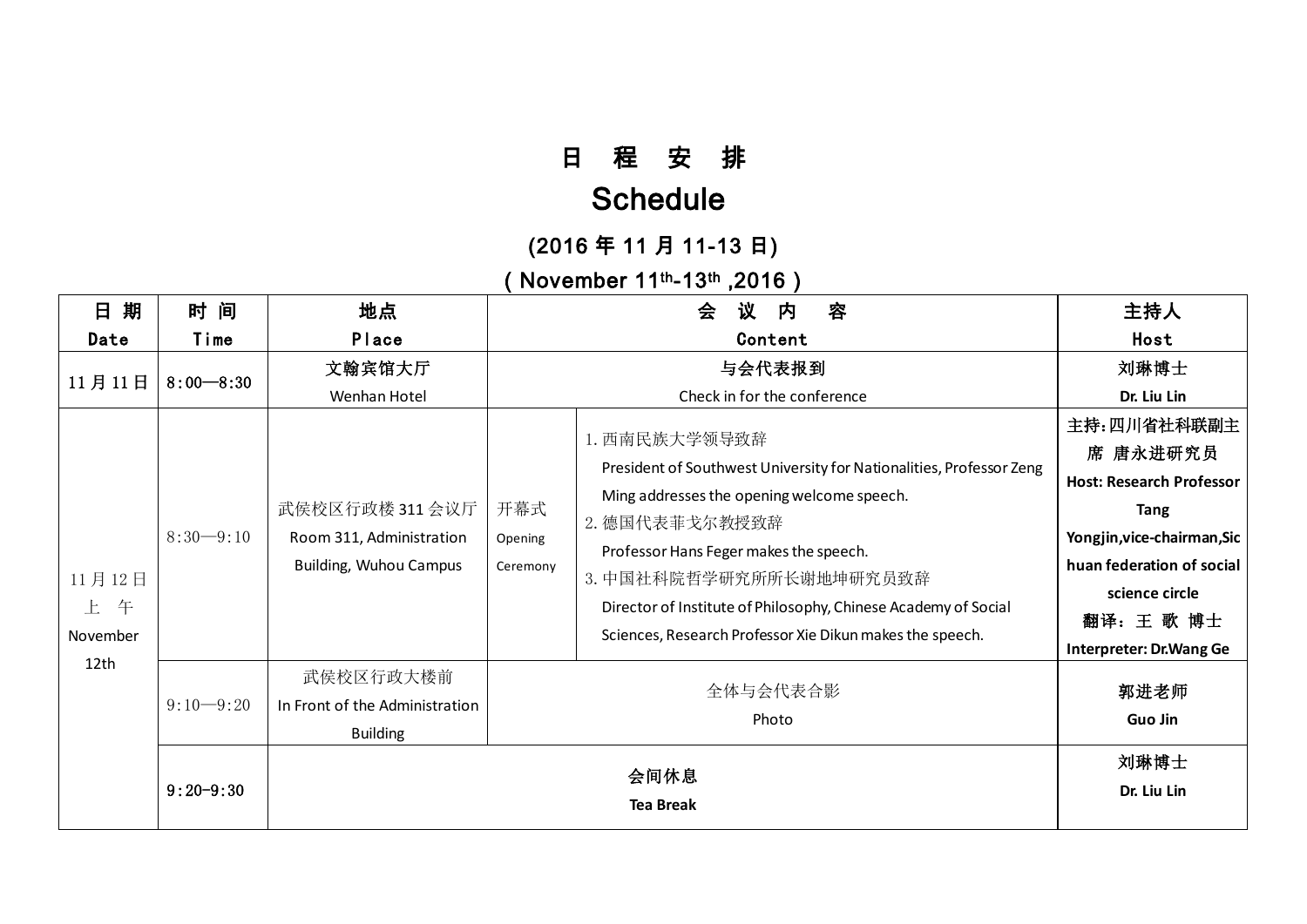|                                              | $9:30-10:00$<br>$10:00-10:30$<br>$10:30-11:00$<br>$11:00-11:30$<br>$11:30-12:00$ | 武侯校区行政楼 311 会议厅<br>Room 311, Administration<br><b>Building, Wuhou Campus</b>                                                                                                              | Hans Feger 教授: 美学与生活世界——康德的转型<br>Professor Hans Feger: Aesthetics and Life-World - Kant's<br>transformation<br>汪文圣教授: 技艺、生活艺术与技术<br>Professor Wang WenSheng Techné, Life-world, and Art<br>主题报告<br>Yvonne Förster 教授: 艺术与科技: 探寻生活世界中的美学维度<br>Speech<br>Professor Yvonne Förster: Art and Technology: Exploring aisthetic<br><b>Topics</b><br>dimensions of the lifeworld<br>王柯平研究员: 爱美欲求与善好生活<br>Research Professor Wang Keping: The love of beauty for the good life<br>专家答问环节<br>Questions Time<br>午餐<br>Lunch |  | 主持:中国社科院哲学所<br>朱葆伟研究员<br><b>Host: Research Professor</b><br>Zhu Baowei, Institute of<br>Philosophy, Chinese<br><b>Academy of Social</b><br><b>Sciences</b><br>翻译:王歌博士<br>Interpreter: Dr. Wang Ge |                                                                                                        |
|----------------------------------------------|----------------------------------------------------------------------------------|-------------------------------------------------------------------------------------------------------------------------------------------------------------------------------------------|------------------------------------------------------------------------------------------------------------------------------------------------------------------------------------------------------------------------------------------------------------------------------------------------------------------------------------------------------------------------------------------------------------------------------------------------------------------------------------------------------------------|--|---------------------------------------------------------------------------------------------------------------------------------------------------------------------------------------------------|--------------------------------------------------------------------------------------------------------|
| 11月12日<br>中午<br>November<br>12th             | 12:00                                                                            | 文翰宾馆自助餐厅(二楼)<br>Buffet, Wenhan Hotel, the<br>2nd floor                                                                                                                                    |                                                                                                                                                                                                                                                                                                                                                                                                                                                                                                                  |  | 刘琳博士<br>Dr. Liu Lin                                                                                                                                                                               |                                                                                                        |
| 11月12日<br>下午<br>November<br>12 <sub>th</sub> | 学术工作坊<br>第一阶段<br>Session One                                                     | 第一组<br><b>First group</b><br>主持人: 西南民族大学李蜀人教授<br>Host: Professor Li Shuren, Southwest University for<br><b>Nationalities</b><br>地 点: 行政大楼 307<br>Place: Room 307, Administration Building |                                                                                                                                                                                                                                                                                                                                                                                                                                                                                                                  |  | 第二组<br><b>Second group</b><br>主持人: 兰州大学陈春文教授<br>Host: Professor Chen Chunwen, Lanzhou University<br>地 点: 行政大楼 309<br>Place: Room 309, Administration Building                                     | 第一组<br><b>First group</b><br>德文翻译: 余玥博士<br><b>Interpreter for German:</b><br>Dr. Yu Yue<br>英文翻译: 于淑礼教授 |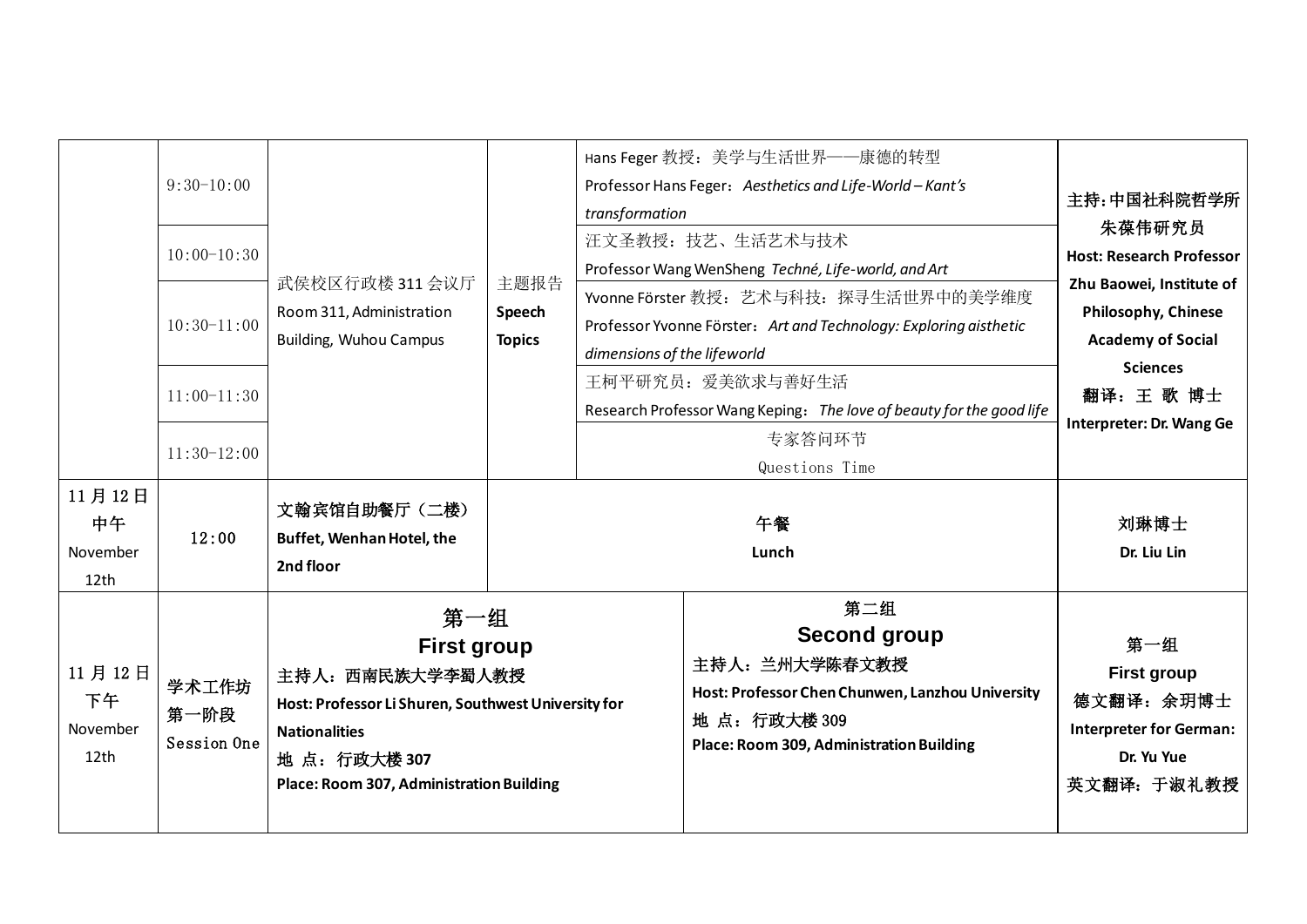|               | 主题: 康德美学为出发点<br>Topic: Kantian Aesthetics as a Starting point                                                                                                                                                                  | 题: 美学与日常生活<br>主<br><b>Topic: Aesthetics and Everyday Life</b>                                                             | <b>Interpreter for English:</b><br><b>Professor Yu Shuli</b>     |
|---------------|--------------------------------------------------------------------------------------------------------------------------------------------------------------------------------------------------------------------------------|---------------------------------------------------------------------------------------------------------------------------|------------------------------------------------------------------|
| $14:00-14:20$ | Günter Zöller 教授: 审美认知: 康德论想象的生产力<br>Professor Günter Zöller: Aesthetic Cognition. Kant on the<br>Productive Power of the Imagination                                                                                          | Tonino Griffero 教授: 感受性美学: 环境与生活世界<br>Professor Tonino Griffero: Pathic Aesthetics:<br>Atmospheres and Lifeworld          | 第二组<br>Second group<br>德文翻译:王咏诗博士                                |
| $14:20-14:40$ | Andrea Esser 教授: 无限反思的象征化-<br>-康德美学判断<br>之形式条件的跨文化维度及其局限<br>Professor Andrea Esser: Symbolizing infinite reflection. Kant's<br>formal conditions of the aesthetic judgment, their<br>intercultural dimension, and their limits | 戴登云教授: 论世界的文学性<br>Professor Dai Dengyun: On the Literariness of the<br>World                                              | <b>Interpreter for German:</b><br>Dr. Wang Yongshi<br>英文翻译: 汤云博士 |
| $14:40-15:00$ | 周黄正蜜博士: 康德哲学的感性之维<br>Dr. Zhouhuang Zhengmi: The Sensible Dimension of Kant's<br>Philosophy                                                                                                                                     | Violetta L. Waibel 教授: 光即为空间<br>Professor Violetta L. Waibel: Light is Space. Olufur<br>Eliasson and the School of Seeing | <b>Interpreter for English:</b><br>Dr. Tang Yun                  |
| $15:00-15:20$ | 朱会晖副教授: 康德美学中的形式主义与表现论的关系<br>Associate professor Zhu Huihui: The Relation between<br>Formalism and The theory of Expression in Kant's Aesthetics                                                                               | 马文宁教授: 自然行动的韵律<br>Professor Mario Wenning: The Rhythm of Natural<br>Action                                                |                                                                  |
| $15:20-15:40$ | 成穷教授: 康德崇高说的一个注脚<br>Professor Cheng Qiong: A Footnote to Kant's doctrine of<br>sublimity: an interpretation of Guo Xiaochuan's stare in the<br>galaxy                                                                          | 交流讨论 Discussion                                                                                                           |                                                                  |
| $15:40-16:00$ | 交流讨论 Discussion                                                                                                                                                                                                                | 交流讨论 Discussion                                                                                                           |                                                                  |
| $16:00-16:10$ | 会间休息 Tea Break                                                                                                                                                                                                                 |                                                                                                                           | 史亚丽博士 Dr.Shi Yali                                                |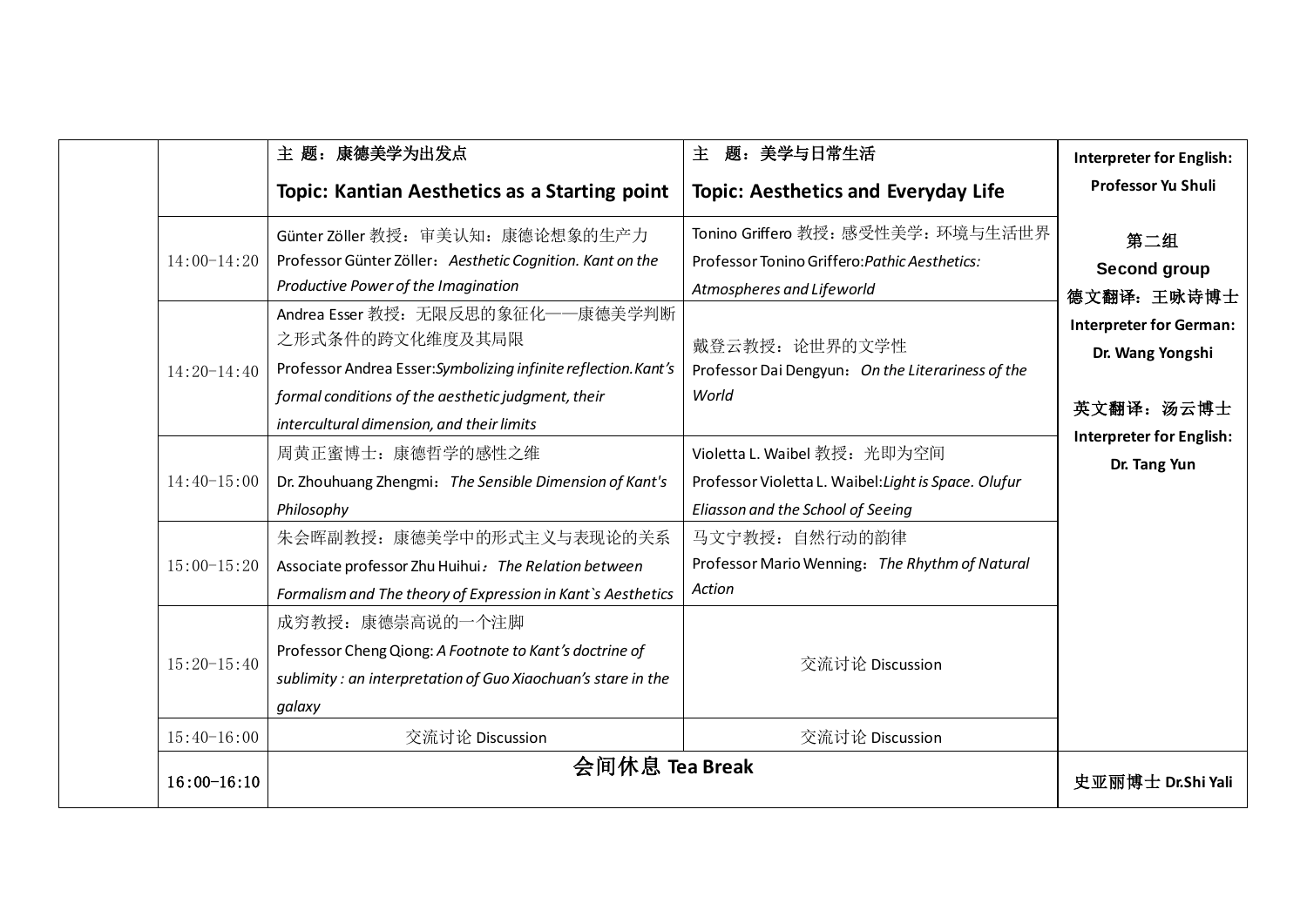| 学术工作坊<br>第二阶段<br>Session Two | 第一组<br><b>First group</b><br>主持人: 四川大学成穷教授<br>Host: Professor Cheng Qiong, Sichuan University<br>地 点: 行政大楼 307<br>Place: Room 307, Administration Building<br>题:生活美学与艺术<br>主<br><b>Topic: Living Aesthetics &amp; Art</b> | 第二组<br>Second group<br>主持人: 政治大学汪文圣教授<br>Host: Professor Wang Wensheng, Chengchi<br><b>University</b><br>地点: 行政大楼 309<br>Place: Room 309, Administration Building<br>中国智慧与日常生活美学<br>主<br>题:<br><b>Topic: Chinese Wisdom and</b><br><b>Everyday Life Aesthetics</b> | 第一组<br>First group<br>德文翻译: 余玥博士<br><b>Interpreter for German:</b><br>Dr. Yu Yue<br>英文翻译: 曾怡博士<br>Interpreter for English: Dr.<br>Zeng Yi                      |
|------------------------------|---------------------------------------------------------------------------------------------------------------------------------------------------------------------------------------------------------------------------|--------------------------------------------------------------------------------------------------------------------------------------------------------------------------------------------------------------------------------------------------------------------|----------------------------------------------------------------------------------------------------------------------------------------------------------------|
| $16:10-16:30$                | 李蜀人教授: 休谟哲学中的审美标准<br>Professor Li Shuren The Standard of Taste in David Hume's<br>philosophy                                                                                                                              | 刘悦笛研究员: 生活美学: 西方与东方<br>Research Professor Liu Yuedi : Aesthetics of Everyday<br>Life and Chinese Living Aesthetics: Confucian Living<br>Aesthetics as a New Direction                                                                                              | 第二组                                                                                                                                                            |
| $16:30-16:50$                | Maren Wehrle 博士: (胡塞尔的)我群文化与他群文化:<br>生活世界作为正常感知条件<br>Dr. Maren Wehrle: (Husserl's) Home-World and<br>Alien-World: The Lifeworld as Condition of Normal<br>Perception.<br>赫尔穆特·海特副教授: 加速生活世界中的美学英雄主                        | 杨煦生教授: 从"文身"到"文心": 作为元美学<br>和元伦理学原点的"文"<br>Professor Yang Xusheng: Von der Körperbemalung zur<br>inneren Kultivierung: $\overrightarrow{\mathcal{X}}$ wen als ursprünglicher<br>Ausgangspunkt einer Meta-Ästhetik sowie einer<br>Meta-Ethik                        | Second group<br>德文翻译: 贺念博士<br><b>Interpreter for German:</b><br>Dr. He Nian<br>英文翻译: 黄路苹老师<br><b>Interpreter for English:</b><br><b>Professor Huang Luping</b> |
| $16:50-17:10$                | 义一胡塞尔、尼采和庄子的比较                                                                                                                                                                                                            | 余明锋助理教授: 庄子与尼采论"游"<br>Assistant Professor Yu Mingfeng: On Wandering:                                                                                                                                                                                               |                                                                                                                                                                |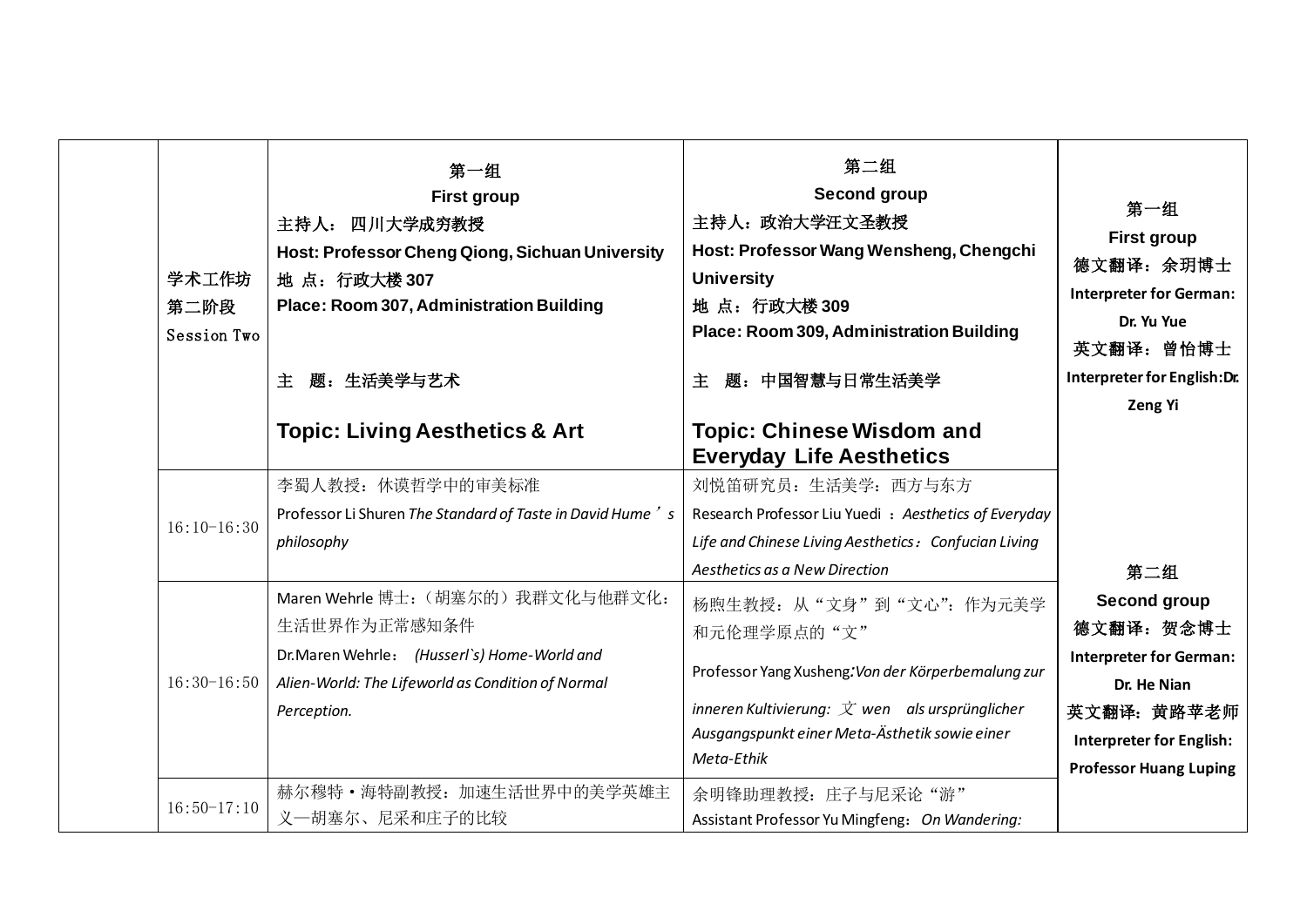|          |                        | Associate Professor Helmut Heit: Aesthetic Heroism in         | Zhuangzi and Nietzsche                              |                                |
|----------|------------------------|---------------------------------------------------------------|-----------------------------------------------------|--------------------------------|
|          |                        | Accelerating Life-Worlds-Comparative Views on Husserl,        |                                                     |                                |
|          | Nietzsche and Zhuangzi |                                                               |                                                     |                                |
|          |                        | 张庆熊教授: 思与诗——从海德格尔视角对汉语和德语                                     | 张俊副教授: 人与自然的审美类比                                    |                                |
|          |                        | 诗歌中的生存境遇所做的跨文化研究                                              | Associate Professor Zhang Jun: Aesthetical Analogy  |                                |
|          | $17:10-17:30$          | Professor Zhang Qing-xiong: Thinking and Poetry: - A          | between the Human Being and the Nature: From        |                                |
|          |                        | Cross-Cultural Interpretation of the Existential Situation in | Book of Poetry and Li Sao to A New Account of Tales |                                |
|          |                        | Chinese and German Poetry from the Heideggerian               | of The World                                        |                                |
|          |                        | Perspective                                                   |                                                     |                                |
|          |                        | 李双志副教授、博士: 胡果·封·霍夫曼斯塔尔早期作品                                    |                                                     |                                |
|          |                        | 中作为审美化此在形式的梦境及其与庄子之梦的比较                                       |                                                     |                                |
|          | $17:30-17:50$          | Associate Professor & Dr. Li Shuang-zhi: Living dreams as a   | 交流讨论 Discussion                                     |                                |
|          |                        | aesthetic form of Dasein in the early works of Hugo von       |                                                     |                                |
|          |                        | Hofmannsthal                                                  |                                                     |                                |
|          | $17:50-18:10$          | 交流讨论 Discussion                                               | 交流讨论 Discussion                                     |                                |
| 11月12日   |                        |                                                               |                                                     |                                |
| 晚上       |                        | 文翰宾馆自助餐厅(二楼)                                                  | 晚餐                                                  | 刘琳博士                           |
| November | 18:10                  | Buffet, Wenhan Hotel, the 2nd floor                           | Dinner                                              | Dr. Liu Lin                    |
| 12th     |                        |                                                               |                                                     |                                |
|          |                        | 第一组                                                           | 第二组                                                 | 第一组                            |
| 11月13日   | 学术工作坊                  | <b>First group</b>                                            | <b>Second group</b>                                 | <b>First group</b>             |
| 上午       | 第三阶段                   | 主持人: 复旦大学张庆熊教授                                                | 主持人: 中国社科院哲学所刘悦笛研究员                                 | 德文翻译:王咏诗博士                     |
| November | Session                | Host: Professor Zhang Qingxiong, Fudan University             | Host: Research Professor Liu Yuedi, Chinese         | <b>Interpreter for German:</b> |
| 13th     | Three                  | 点: 武侯校区行政大楼 307<br>地                                          | <b>Academy of Social Sciences</b>                   | Dr. Wang Yongshi               |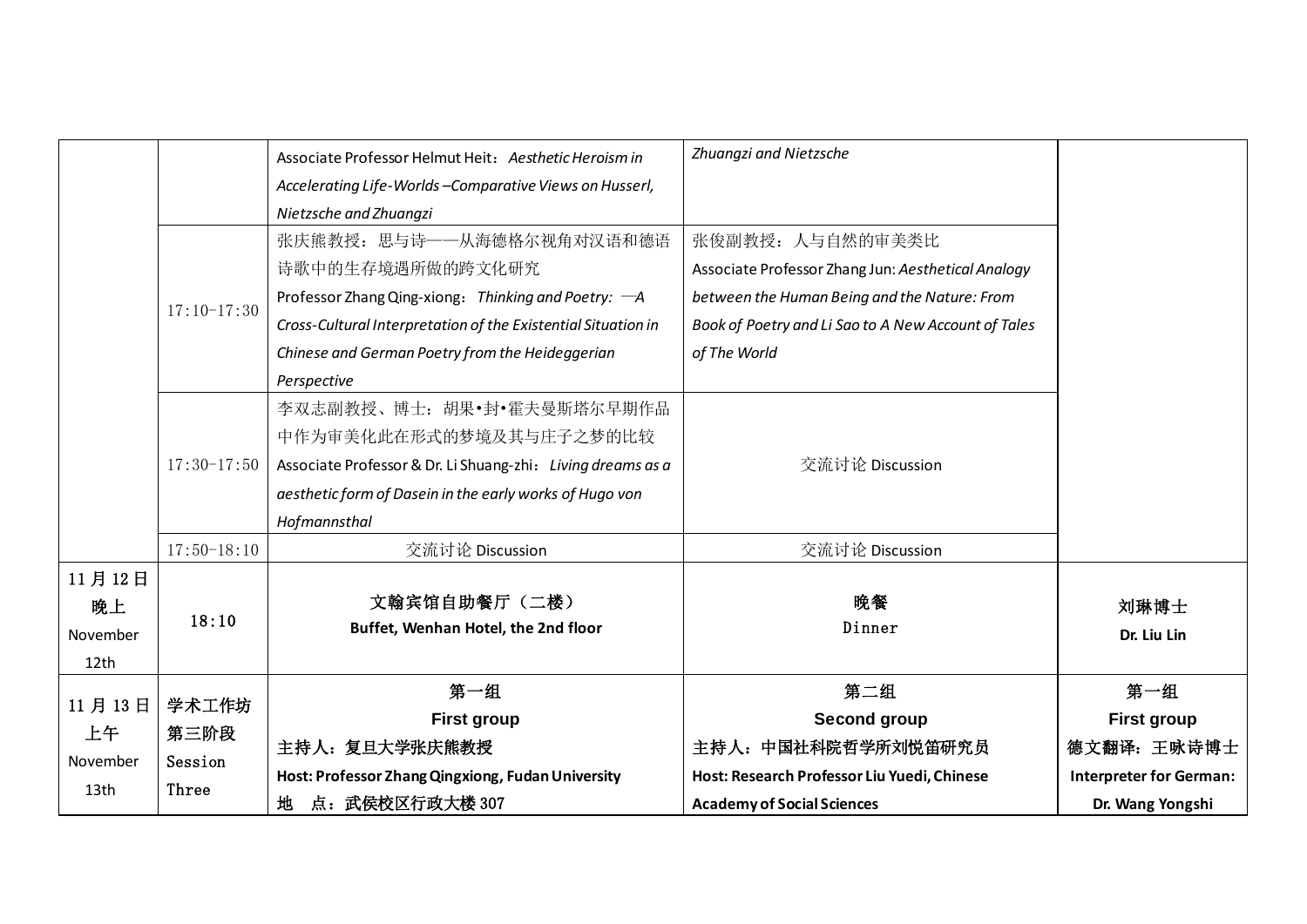|               | Place: Room 307, Administration Building                                                                    | 点: 武侯校区行政大楼 309<br>地<br>Place: Room 309, Administration Building                                                                                                                                                                    | 英文翻译: 汤云博士                                                                  |  |
|---------------|-------------------------------------------------------------------------------------------------------------|-------------------------------------------------------------------------------------------------------------------------------------------------------------------------------------------------------------------------------------|-----------------------------------------------------------------------------|--|
|               | 题: 环境美学<br>主                                                                                                | 题: 作为艺术哲学的美学<br>主                                                                                                                                                                                                                   | <b>Interpreter for English:</b><br>Dr.Tang Yun                              |  |
|               | <b>Topic: Environmental Aesthetics</b>                                                                      | <b>Topic: Aesthetics as Philosophy of Arts</b>                                                                                                                                                                                      |                                                                             |  |
| $8:30 - 8:50$ | 陈春文教授: 文明的更替与思想的坐标<br>Professor Chen Chunwen: The Replacement of Civilization<br>and Coordinate of Thoughts | Stefan Majetschak 教授: 美学判断及其文化基础:<br>对艺术作品的美学概念归因问题的相关考虑<br>Professor Stefan Majetschak: Aesthetic Judgments<br>and their Cultural Grounding Considerations about<br>the Problem of Ascribing Aesthetic Concepts to Works<br>of Art | 第二组<br>Second group                                                         |  |
| $8:50-9:10$   | 尤西林教授: 冷媒介与艺术<br>Professor You Xilin: Cold Media and Art                                                    | Georg Stenger 教授: 在生活世界边缘的艺术<br>Professor Georg Stenger: Art at the Edge of the<br>Life-World                                                                                                                                       | 德文翻译: 余玥博士<br><b>Interpreter for German:</b><br>Dr. Yu Yue                  |  |
| $9:10-9:30$   | 王歌博士: 母性哲学的非对称与适度<br>Dr Wang Ge: The non-symmetry and moderation of the<br>philosophy of motherhood         | 蔡伟鼎副教授、博士:海德格尔的诗人概念及其意<br>义<br>Dr. Wei-Ding Tsai: Heidegger's concept of poet and its<br>implication                                                                                                                                | 英文翻译: 于淑礼教授<br><b>Interpreter for English:</b><br><b>Professor Yu Shuli</b> |  |
| $9:30-9:50$   | 交流讨论 Discussion                                                                                             | 王姗姗博士: 艺术作品中的隐匿性"大地"<br>Dr. Wang Shanshan: The sheltered "Earth" in the<br>Works of Art                                                                                                                                             |                                                                             |  |
| $9:50-10:10$  | 交流讨论 Discussion                                                                                             | 交流讨论 Discussion                                                                                                                                                                                                                     |                                                                             |  |
| $10:10-10:30$ | 会间休息 Tea Break                                                                                              |                                                                                                                                                                                                                                     |                                                                             |  |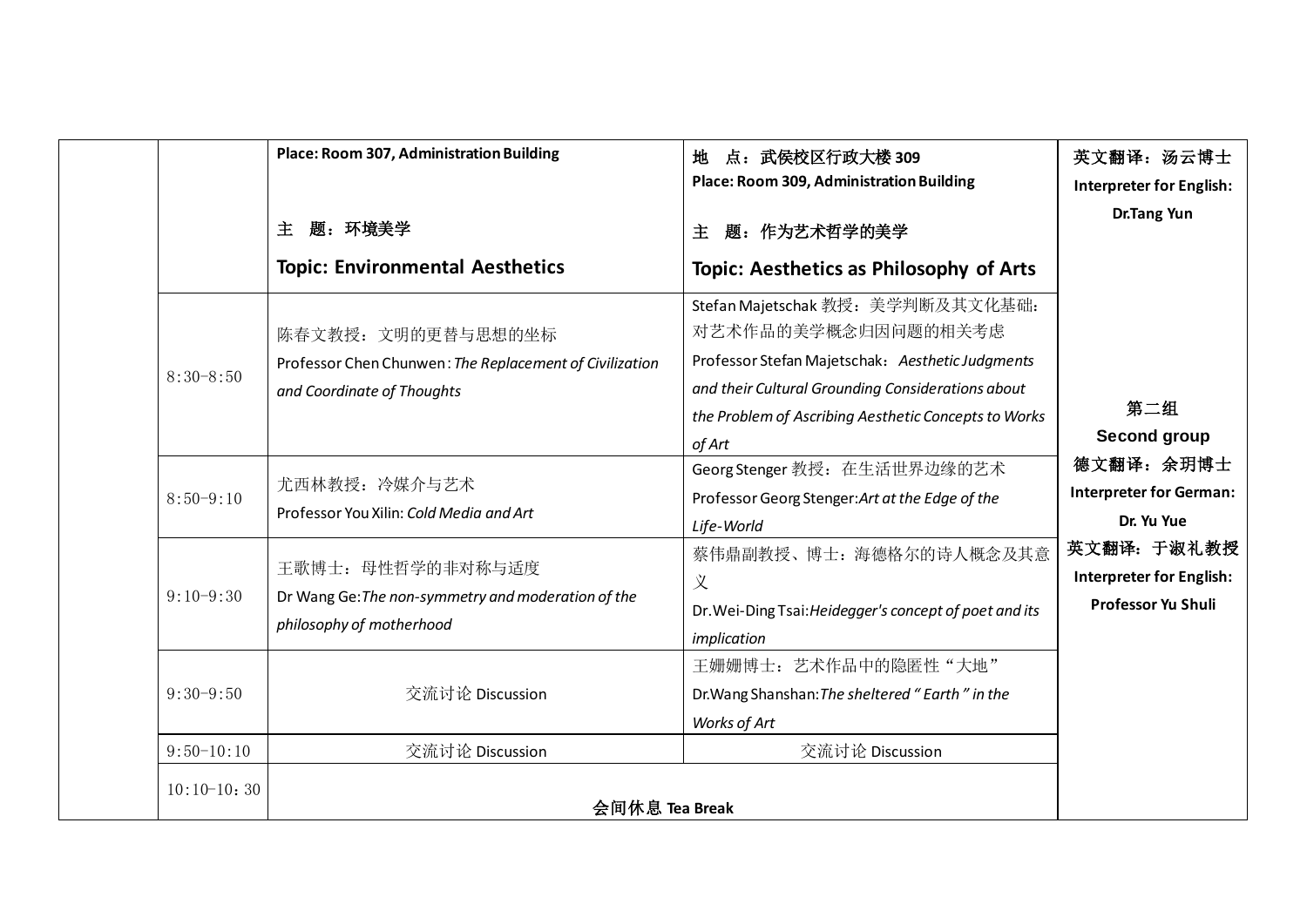|                                              | $10:30-11:20$ | 武侯校区行政大楼 311 会议厅<br>Room 311, Administration Building                     | 闭幕式<br>Closing Ceremony                                                                                                           | 1. 德方代表 Günter Zöller 教授<br>Professor Günter Zöller<br>2. 中国社会科学院朱葆伟研究员<br>Research Professor Zhu Baowei, Institute of<br>Philosophy, Chinese Academy of Social Sciences<br>3. 西南民族大学政治学院段吉福教授<br>Professor Duan Jifu, Southwest University for<br><b>Nationalities</b> | 主持:中国社科院哲学所<br>王柯平研究员<br><b>Host: Research Professor</b><br>Wang Keping, Institute of<br>Philosophy, Chinese<br><b>Academy of Social</b><br><b>Sciences</b><br>翻译:王歌博士<br>Interpreter: Dr. Wang Ge |
|----------------------------------------------|---------------|---------------------------------------------------------------------------|-----------------------------------------------------------------------------------------------------------------------------------|-------------------------------------------------------------------------------------------------------------------------------------------------------------------------------------------------------------------------------------------------------------------------|----------------------------------------------------------------------------------------------------------------------------------------------------------------------------------------------------|
| 11月13日<br>中午<br>November<br>13 <sub>th</sub> | $11:30-12:30$ | 文翰宾馆自助餐厅 (二楼)<br>Buffet, Wenhan Hotel, the 2nd<br>floor                   | 午餐<br>Lunch                                                                                                                       |                                                                                                                                                                                                                                                                         | 刘琳博士<br>Dr. Liu Lin                                                                                                                                                                                |
| 11月13日<br>下午<br>November<br>13th             | 13:00         | 文翰宾馆后门 (学校内) 集合上车<br>Take the bus at the hotel's back<br>door (On campus) | 代表自愿赴金堂县参加中国哲学小镇揭牌仪式<br>Go to Jintang county to take part in the opening ceremony of the<br>"Chinese Philosophy Town" voluntarily |                                                                                                                                                                                                                                                                         | 段吉福教授<br><b>Professor Duan Jifu</b>                                                                                                                                                                |
| 11月14日<br>November<br>14th                   |               | 会议代表离会<br>Departure                                                       |                                                                                                                                   |                                                                                                                                                                                                                                                                         | 郭进老师<br><b>Guo Jin</b>                                                                                                                                                                             |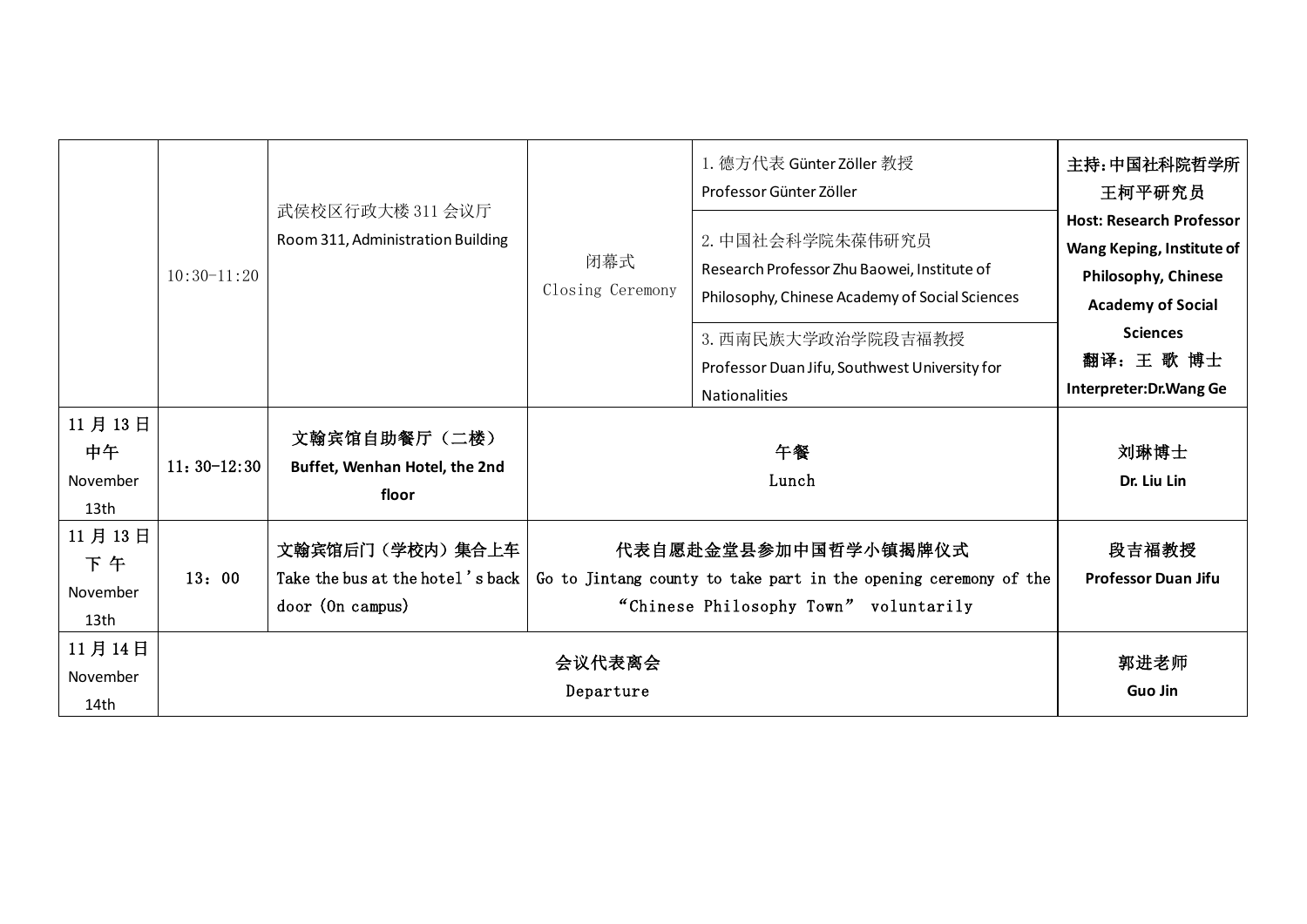# 分组名单 Group Lists 第一组 **First group**

Hans Feger 谢地坤 Xie Dikun 赵汀阳 Zhao Tingyang 高建平 Gao Jianping Günter Zöller Andrea Esser 周黄正蜜 Zhouhuang Zhengm 朱会晖 Zhu Huihui 成穷 Cheng Qiong 李蜀人 Li Shuren Maren Wehrle 赫尔穆特·海特 Helmut Heit 汪文圣 Wang WenSheng 张庆熊 Zhang Qingxiong 李双志 Li Shuangzhi 王歌 Wang Ge 陈春文 Chen Chunwen 钱 捷 Qian Jie 尤西林 You Xilin 范伟伟 Fan Weiwei Waldemar Brys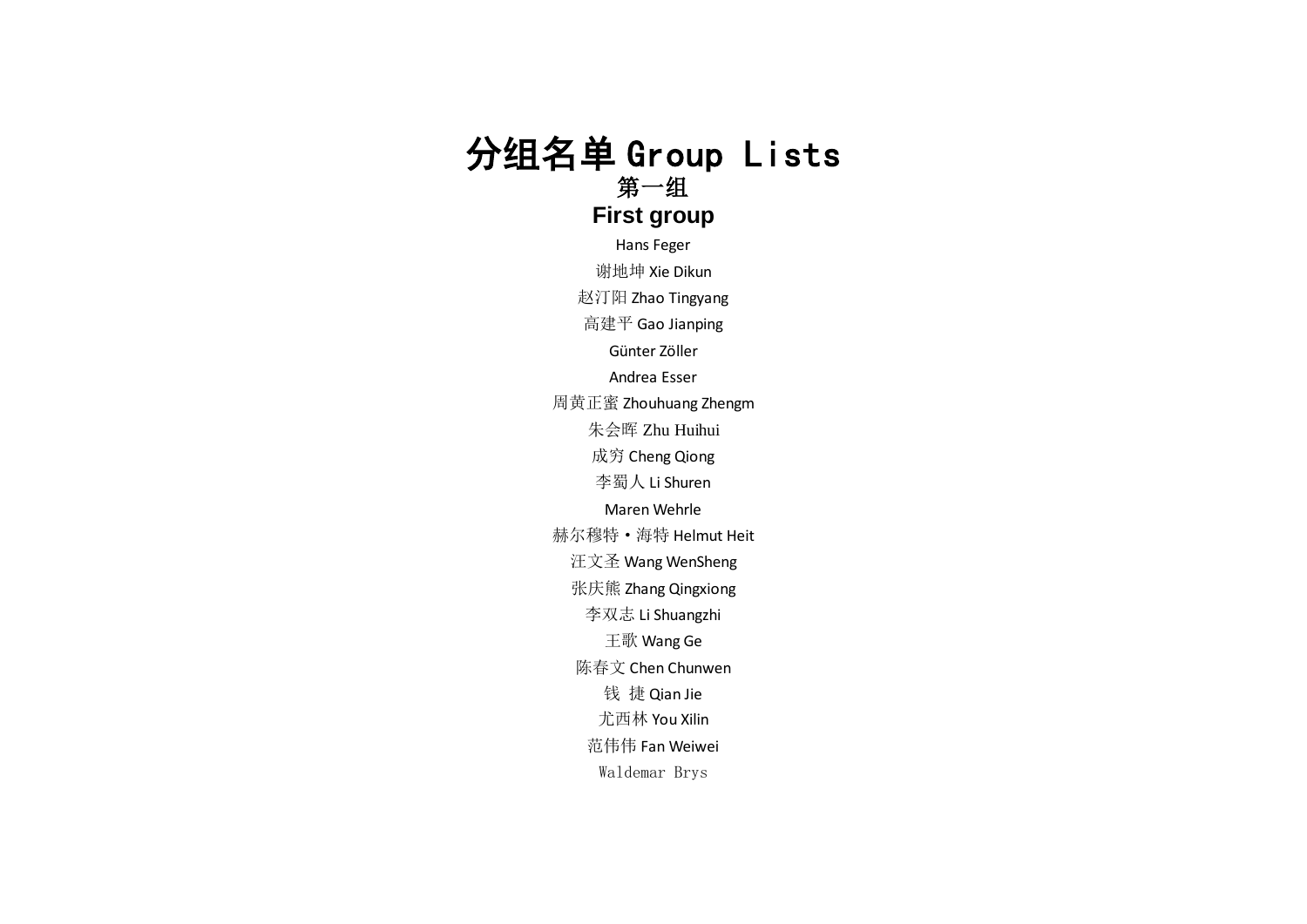#### 第二组 **Second group**

Sun Zhouxing 朱葆伟 Zhu Baowei 徐碧晖 Xu Bihui 张建军 Zhang Jianjun 王炳均 Wang Bingjun Tonino Griffero Violetta L. Waibe 戴登云 Dai Dengyun 马文宁 Mario Wenning 王柯平 Wang Keping 刘悦笛 Liu Yuedi 杨煦生 Yang Xusheng 朱志荣 Zhu Zhirong 张俊 Zhang Jun 余明锋 Yu Mingfeng Yvonne Förster Stefan Majetschak 蔡伟鼎 Wei-Ding Tsai Georg Stenger 王姗姗 Wang Shanshan 李慧敏 Li Huimin 徐晋莉 Xu Jinli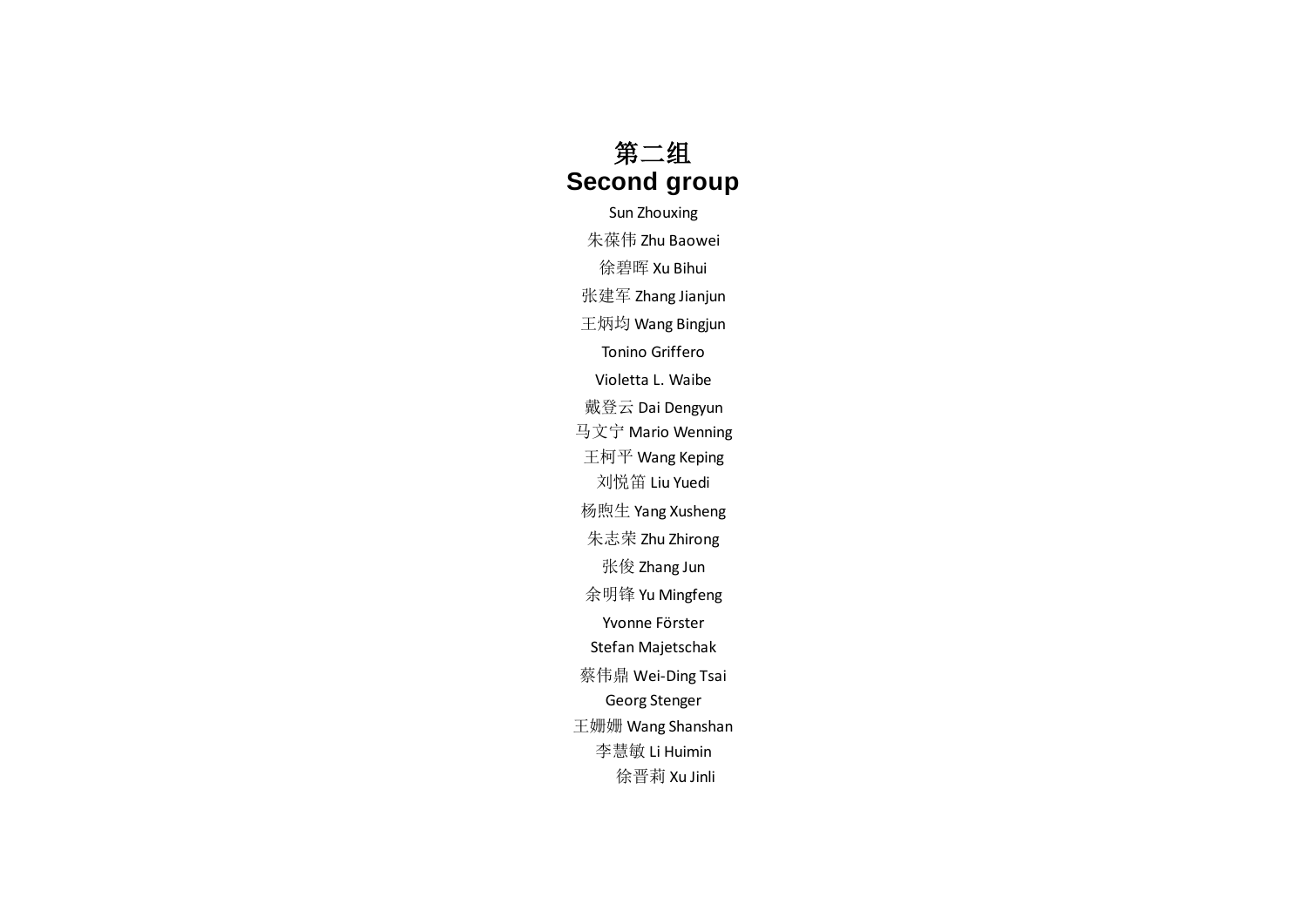# 参会代表及嘉宾名单

#### **List of the experts and the scholars**

#### 德国(Germany)

| 姓名<br>(Name)      | 工作单位<br>(Organization)       | 职务 (Title)   |
|-------------------|------------------------------|--------------|
| Hans Feger        | 柏林大学 University of Berlin    | 教授 Professor |
| Andrea Esser      | 罗汉普顿大学 Roehampton University | 教授 Professor |
| Günter Zöller     | 慕尼黑大学 University of Munich   | 教授 Professor |
| Stefan Majetschak | 卡塞尔大学 University of Kassel   | 教授 Professor |
| Yvonne Förster    | 吕讷堡大学 Luneburg University    | 教授 Professor |

#### 奥地利(Austria)

| Georg Stenger      | 维也纳大学 University of Vienna | 教授 Professor |
|--------------------|----------------------------|--------------|
| Violetta L. Waibel | 维也纳大学 University of Vienna | 教授 Professor |

#### 比利时(Belgium)

| Maren Wehrle | $-1.32$<br>鲁汶<br>Leuven University | 副教授<br>Associate Professor |
|--------------|------------------------------------|----------------------------|
|--------------|------------------------------------|----------------------------|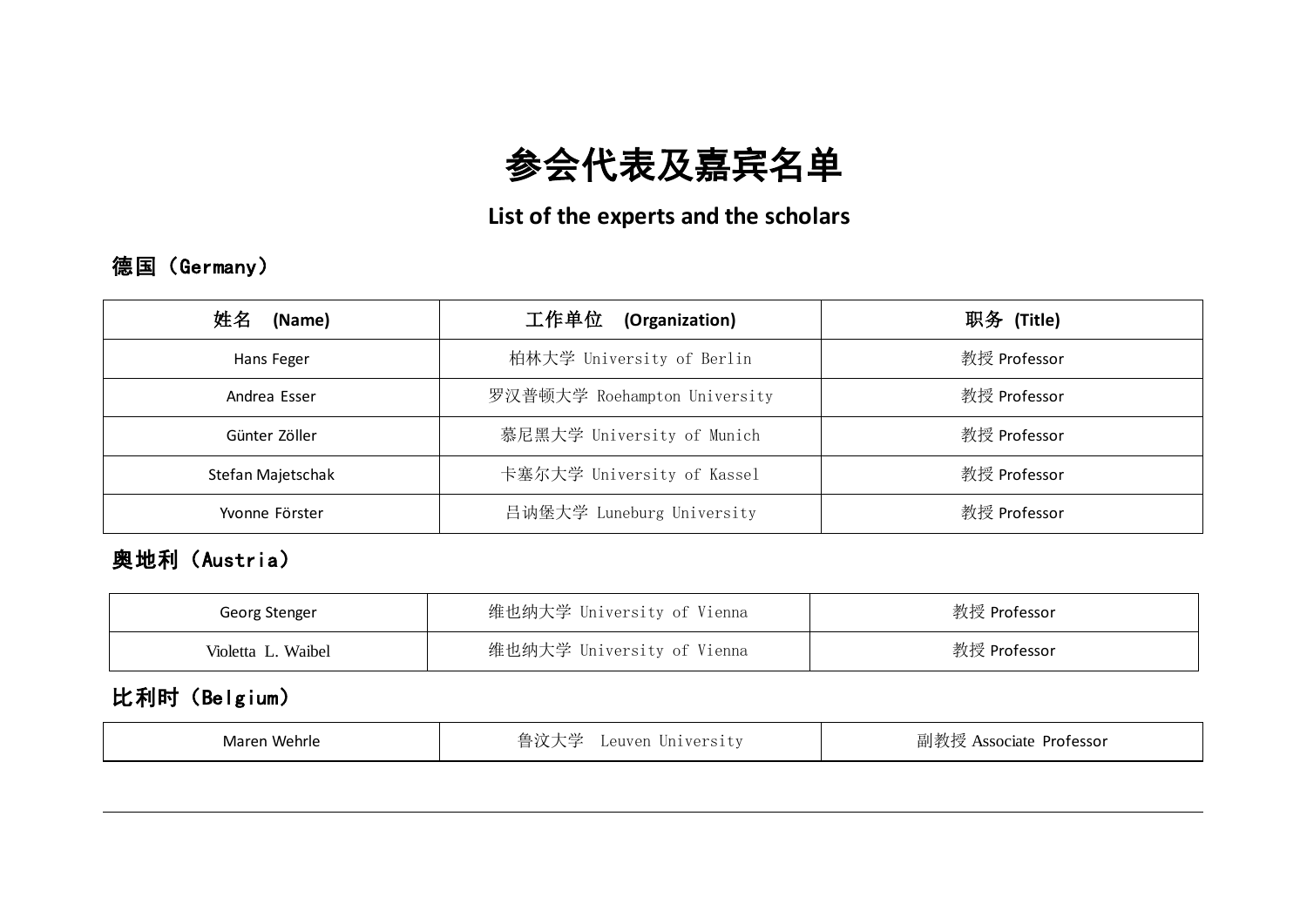# 意大利(Italy)

| Tonino<br>Griffero | 罒<br>Kome<br>$1.1.77 \cap 10 \cap 1 + 77$<br>$V \rightarrow$ | $\rightarrow$<br>老儿七<br>ofessor،<br><b>Dro</b><br>Ful. |
|--------------------|--------------------------------------------------------------|--------------------------------------------------------|
|--------------------|--------------------------------------------------------------|--------------------------------------------------------|

# 中国(China)

| 谢地坤 Xie Dikun     | 中国社科院                                       | 研究员 Research Professor             |  |
|-------------------|---------------------------------------------|------------------------------------|--|
|                   | Chinese Academy of Social Sciences          |                                    |  |
| 唐永进 Tang Yongjin  | 四川省社科联                                      | 副主席、研究员 Vice-chairman,<br>Research |  |
|                   | Sichuan federation of social science circle | Professor                          |  |
| 朱葆伟 Zhu Baowei    | 中国社科院                                       | 研究员 Research Professor             |  |
|                   | Chinese Academy of Social Sciences          |                                    |  |
| 王柯平 Wang Keping   | 中国社科院                                       | 研究员 Research Professor             |  |
|                   | Chinese Academy of Social Sciences          |                                    |  |
| 赵汀阳 Zhao Tingyang | 中国社科院                                       | 研究员 Research Professor             |  |
|                   | Chinese Academy of Social Sciences          |                                    |  |
| 刘悦笛 Liu Yuedi     | 中国社科院                                       | 研究员 Research Professor             |  |
|                   | Chinese Academy of Social Sciences          |                                    |  |
| 高建平 Gao Jianping  | 中国社科院                                       | 研究员 Research Professor             |  |
|                   | Chinese Academy of Social Sciences          |                                    |  |
| 徐碧晖 Xu Bihui      | 中国社科院                                       | 研究员 Research Professor             |  |
|                   | Chinese Academy of Social Sciences          |                                    |  |
|                   | 中国社科院                                       | 助理研究员 Assistance Research          |  |
| 张建军 Zhang Jianjun | Chinese Academy of Social Sciences          |                                    |  |
| 王歌 Wang Ge        | 中国社科院                                       | 助理研究员 Assistance Research          |  |
|                   | Chinese Academy of Social Sciences          |                                    |  |
| 汪文圣 Wang WenSheng | 台湾政治大学 Chengchi University                  | 教授 Professor                       |  |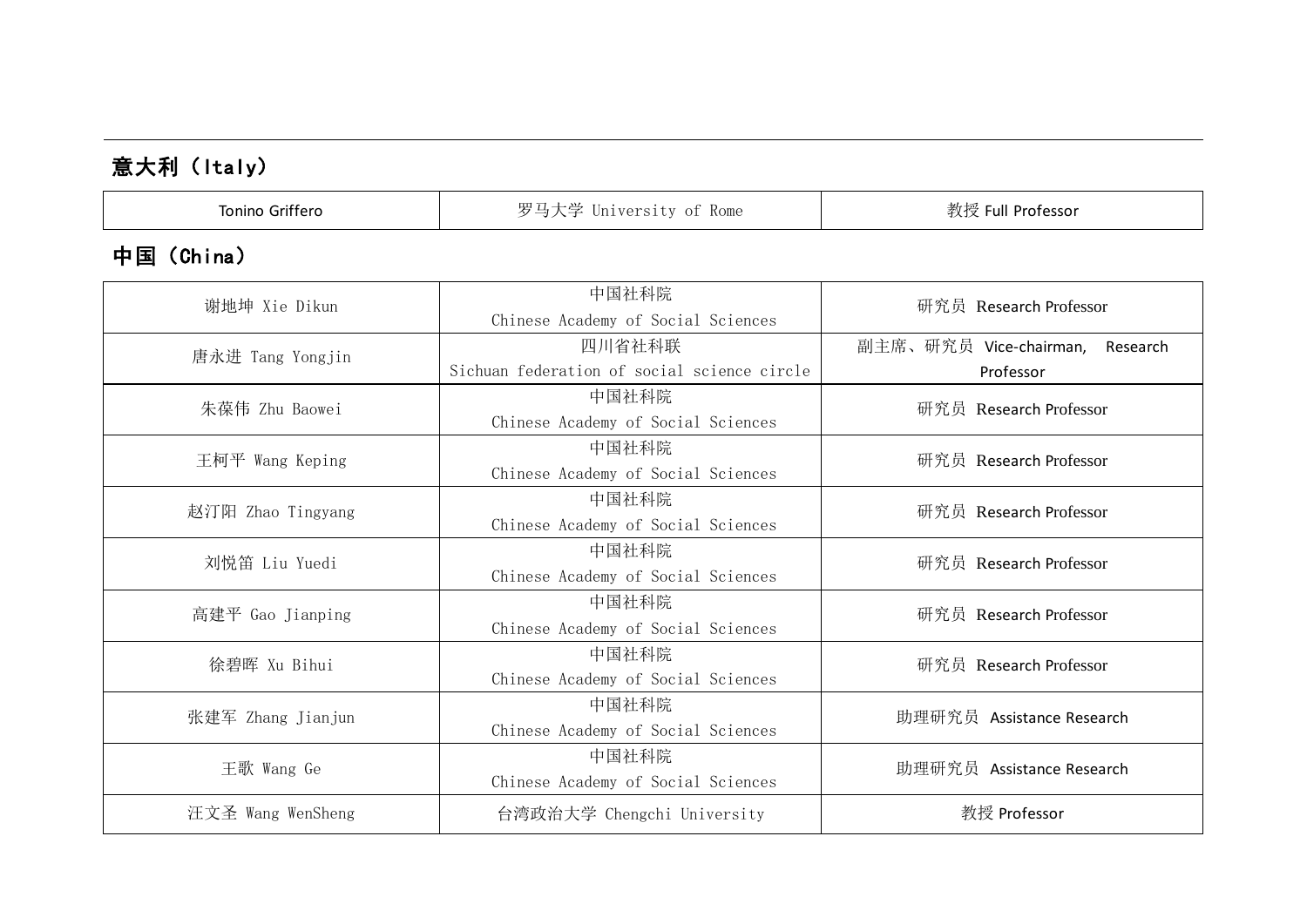| 蔡偉鼎 Wei-Ding Tsai      | 台湾东海大学 Tunghai University                    | 副教授 Associate Professor  |
|------------------------|----------------------------------------------|--------------------------|
| 馬文寧 Mario Wenning      | 澳门大学 University of Macau                     | 教授 Professor             |
| 王炳均 Sun Zhouxing       | 同济大学 Tongji University                       | 教授 Professor             |
| 杨煦生 Yang Xusheng       | 北京大学 Peking University                       | 教授 Professor             |
| 朱会晖 Zhu Huihui         | 北京师范大学 Beijing Normal University             | 副教授 Associate Professor  |
| 周黄正蜜 Zhouhuang Zhengmi | 北京师范大学 Beijing Normal University             | 讲师 Lecturer              |
| 赫尔穆特 • 海特 Helmut Heit  | 同济大学 Tongji University                       | 副教授 Associate Professor  |
| 余明锋 Yu Mingfeng        | 同济大学 Tongji University                       | 助理教授 Assistant Professor |
| 张庆熊 Zhang Qingxiong    | 复旦大学 Fu Dan University                       | 教授 Professor             |
| 李双志 Li Shuangzhi       | 复旦大学 Fu Dan University                       | 副教授 Associate Professor  |
| Waldemar Brys          | 复旦大学 Fu Dan University                       | 博士 Doctor                |
| 朱志荣 Zhu Zhirong        | 华东师范大学 East China Normal University          | 教授 Professor             |
| 钱捷 Qian jie            | 中山大学 Sun Yat-sen University                  | 教授 Professor             |
| 尤西林 You Xilin          | 陕西师范大学 Shaanxi Normal University             | 教授 Professor             |
| 张俊 Zhang Jun           | 陕西师范大学 Shaanxi Normal University             | 副教授 Associate Professor  |
| 陈春文 Chen Chunwen       | 兰州大学 Lanzhou University                      | 教授 Professor             |
| 吴夷 Wu Yi               | 西安财经学院<br>Xi'an Financial Services Institute | 讲师 Lecturer              |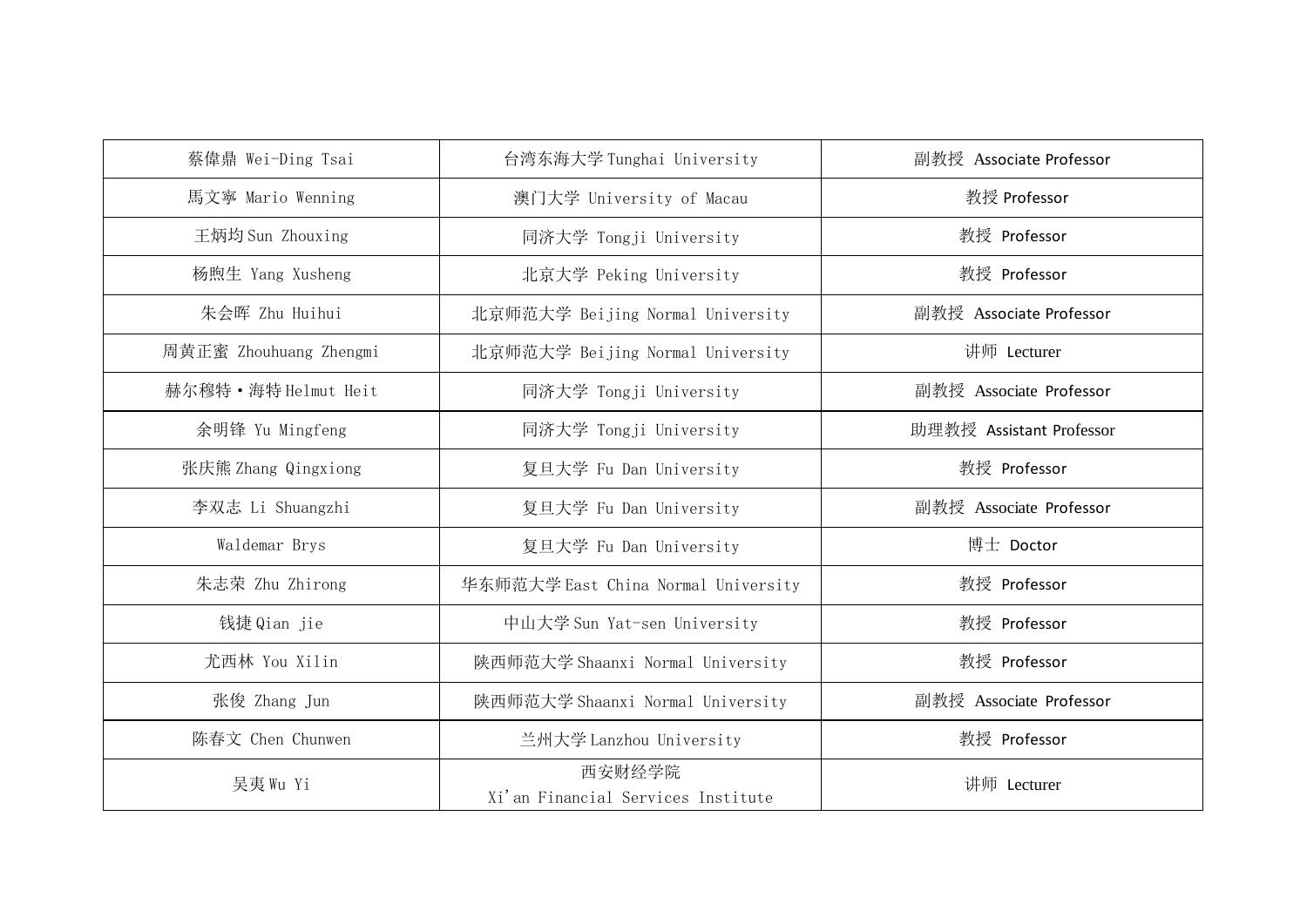| 徐晋莉 Xu Jinli      | 云南师范大学 Yunnan Normal University                               | 讲师 Lecturer  |
|-------------------|---------------------------------------------------------------|--------------|
| 熊林 Xiong Lin      | 四川大学 Sichuan University                                       | 教授 Professor |
| 余平 Yu Ping        | 四川大学 Sichuan University                                       | 教授 Professor |
| 成穷 Cheng Qiong    | 四川大学 Sichuan University                                       | 教授 Professor |
| 贺念 He Nian        | 四川大学 Sichuan University                                       | 博士 Doctor    |
| 王咏诗 Wang Yongshi  | 四川大学 Sichuan University                                       | 博士 Doctor    |
| 曾怡 Zeng Yi        | 四川大学 Sichuan University                                       | 博士 Doctor    |
| 余玥 Yu Yue         | 四川大学 Sichuan University                                       | 博士 Doctor    |
| 汤云 Tang Yun       | 四川大学 Sichuan University                                       | 博士 Doctor    |
| 黄路苹 Huang Luping  | 四川大学 Sichuan University                                       | 博士 Doctor    |
| 唐晓勇 Tang Xiaoyong | 西南财经大学<br>Southwestern University of Finance and<br>Economics | 教授 Professor |
| 王姗姗 Wang Shanshan | 西南财经大学<br>Southwestern University of Finance and<br>Economics | 博士 Doctor    |
| 范伟伟 Fan Weiwei    | 西南财经大学<br>Southwestern University of Finance and<br>Economics | 博士 Doctor    |
| 于淑礼 Yu Shuli      | 西南民族大学<br>Southwest University for Nationalities              | 教授 Professor |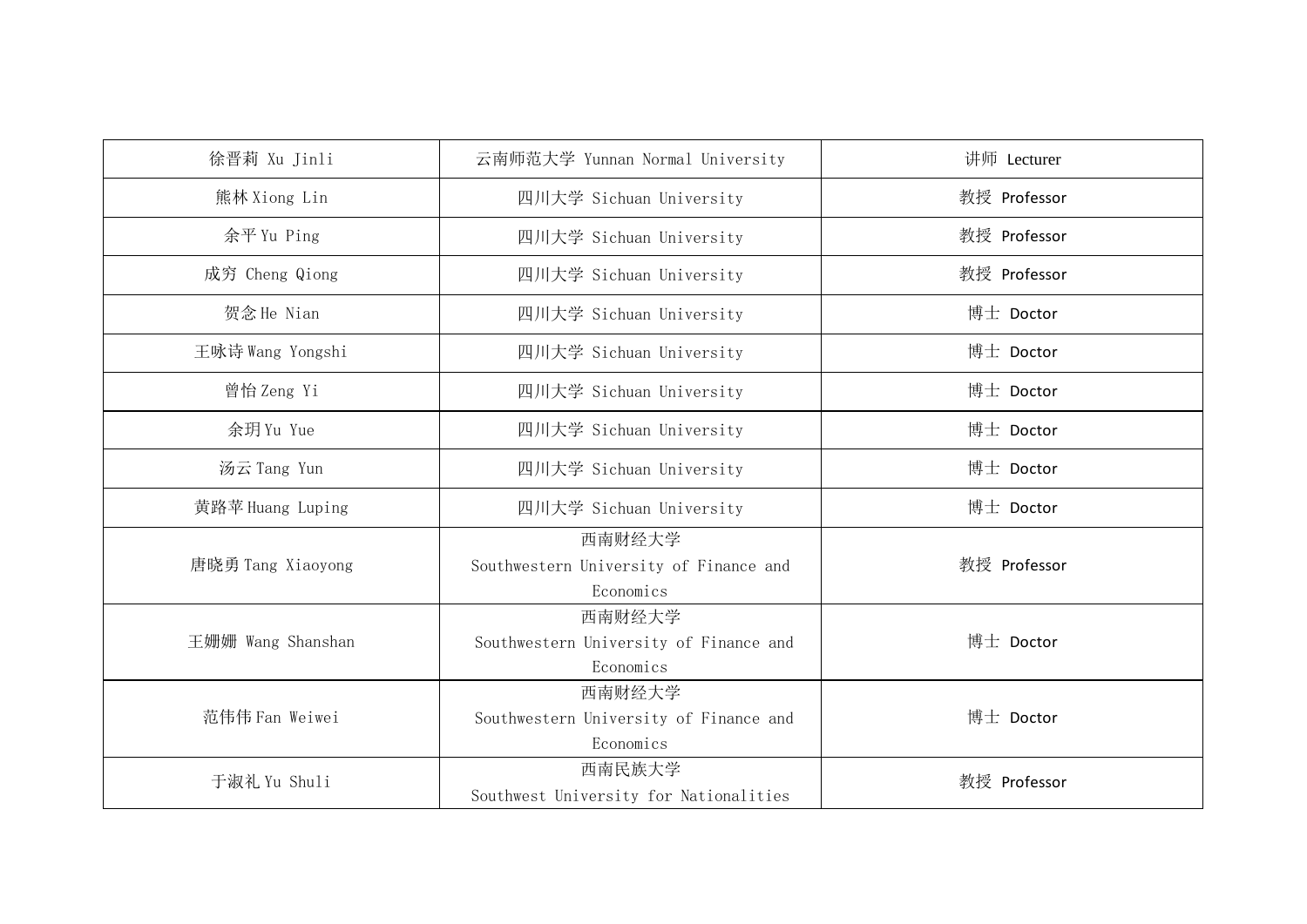| 戴登云 Dai Dengyun  | 西南民族大学                                 | 教授 Professor |
|------------------|----------------------------------------|--------------|
|                  | Southwest University for Nationalities |              |
| 李蜀人 Li Shuren    | 西南民族大学                                 | 教授 Professor |
|                  | Southwest University for Nationalities |              |
| 李元光 Li Yuanguang | 西南民族大学                                 | 教授 Professor |
|                  | Southwest University for Nationalities |              |
| 段吉福 Duan Jifu    | 西南民族大学                                 | 教授 Professor |
|                  | Southwest University for Nationalities |              |
| 李慧敏 Li Huimin    | 西南民族大学                                 | 博士 Doctor    |
|                  | Southwest University for Nationalities |              |

Unterstützt von / Supported by



Alexander von Humboldt<br>Stiftung/Foundation